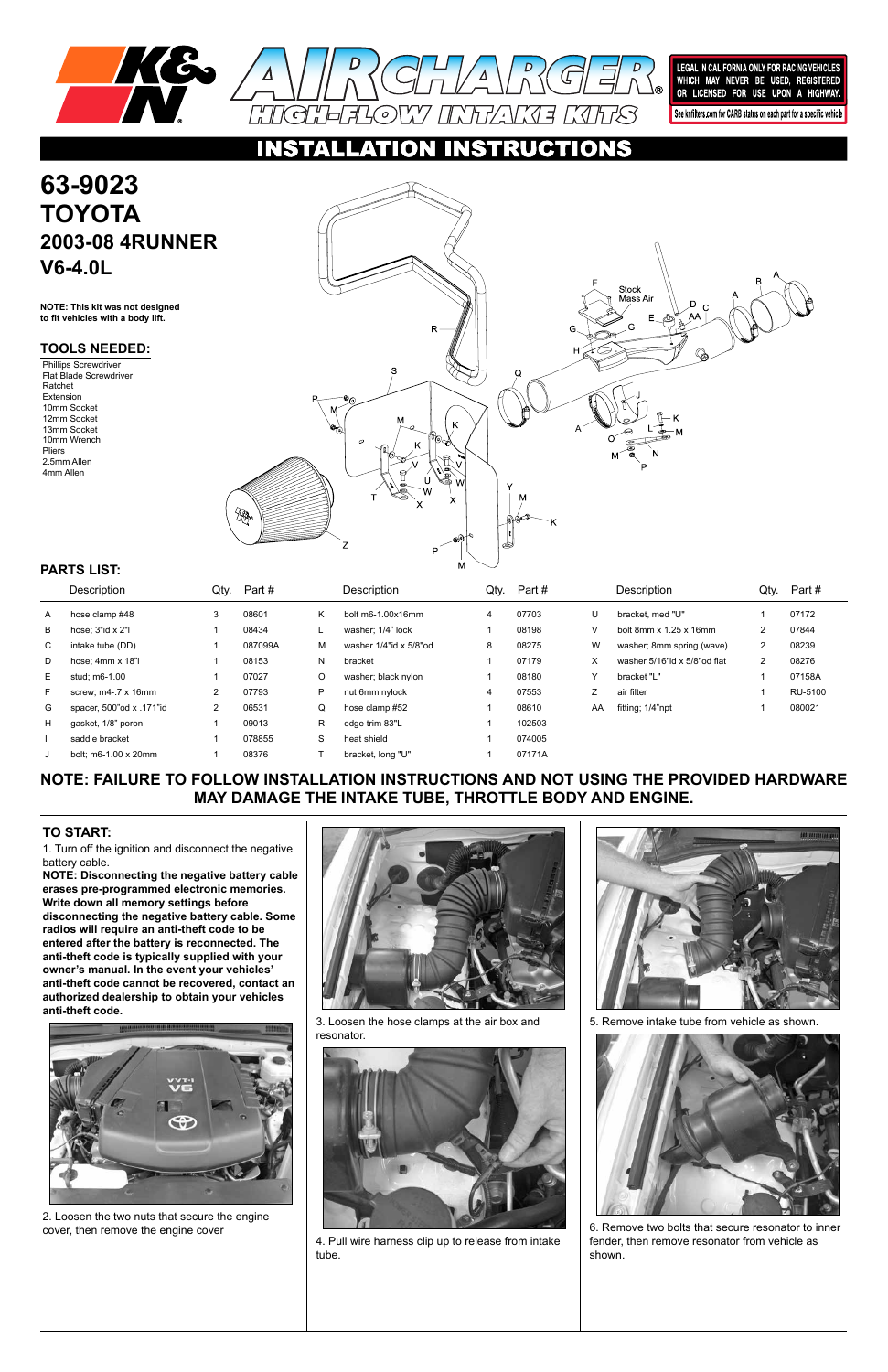# **Continued INSTALLATION INSTRUCTIONS**



7. Disconnect the two mass air wire harnesses retaining clips from air box, then disconnect the mass air sensor electrical connection.



8. Remove crank case vent hose from air box as shown.



9. Remove fuel pressure regulator hose from back side of air box.



10. Loosen the hose clamp at throttle body, then remove the two bolts that secure air box to engine.



11. Remove air box assembly from engine as shown.



12. On vehicles equipped with the A/C mounting bracket, remove the A/C mounting bracket and loosen the nut. Then, remove the power steering reservoir mounting bolt.

**NOTE: The power steering reservoir bolt will be re-used.**



13. Rotate the A/C mounting bracket onto the power steering reservoir, then secure it using the bolt from the previous step. Tighten the A/C mounting nut.



14. Remove the 12mm bolt that retains the power steering reserve to vehicle, then mount the provided bracket (07158) onto the vehicle with the bolt that was removed.



15. Mount the two provided brackets onto the vehicle with the provided hardware. **NOTE: Bracket (07172) mounts closest to engine.**



16. Install the edge trim onto the heat shield as shown. Trim if needed.



17. Install the heat shield onto the vehicle, then secure to brackets with the provided hardware.

18. Assemble the saddle bracket assembly with the provided hardware as shown.



19. Remove crank case vent hose from valve cover.



20. Install the saddle bracket assembly onto the threaded boss on the cam cover with the provided hardware as shown.



21. Install the provided silicone hose (08434) onto throttle body with the provided hose clamp as shown.





22. Remove the two screws that secure the mass air sensor to the air box assembly, then remove the mass air sensor as shown.



23. Apply the gasket to the mass air sensor, sticky side down as shown.